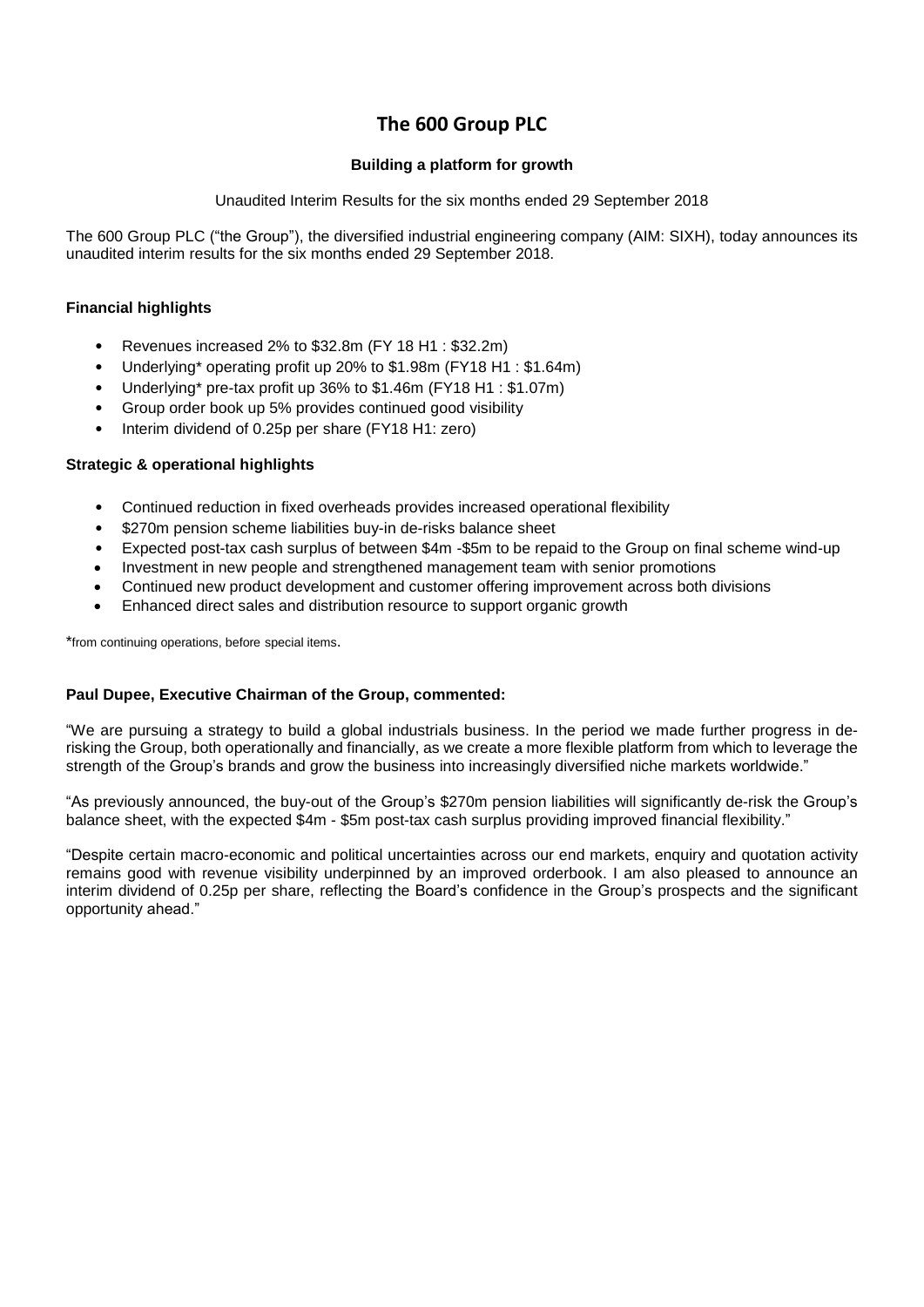# **Reconciliation of underlying profit before taxation:**

|                                                                                                                                              | 26 Weeks ended<br>29 September<br>2018<br>\$m         | 26 Weeks ended<br>30 September<br>2017<br>\$m         |
|----------------------------------------------------------------------------------------------------------------------------------------------|-------------------------------------------------------|-------------------------------------------------------|
| Revenues<br>Cost of sales<br>Gross profit<br>Net operating costs<br>Underlying operating profit<br>Bank and loan note interest expense (net) | 32.80<br>(21.00)<br>11.80<br>(9.82)<br>1.98<br>(0.52) | 32.19<br>(21.10)<br>11.09<br>(9.45)<br>1.64<br>(0.57) |
| Underlying profit before tax<br>Other items:                                                                                                 | 1.46                                                  | 1.07                                                  |
| Interest on pension surplus<br>ProPhotonix sale<br>Pensions charge<br>Other Special items<br>Amortisation of shareholder loan costs          | 0.65<br>(1.31)<br>0.32<br>(0.14)<br>(0.46)            | 0.86<br>1.26<br>(0.40)<br>(0.12)<br>1.60              |
| Reported profit before tax                                                                                                                   | 0.98                                                  | 2.67                                                  |
| More Information on the group can be viewed at:                                                                                              |                                                       |                                                       |
| <b>Enquiries:</b><br>The 600 Group PLC<br>Paul Dupee, Executive Chairman<br>Neil Carrick, Finance Director                                   | Tel: 01924 415000                                     |                                                       |
| <b>Instinctif Partners</b><br>Mark Garraway<br>James Gray                                                                                    | Tel: 0207 457 2020                                    |                                                       |
| <b>Spark Advisory Partners Limited (NOMAD)</b><br><b>Matt Davis</b><br>Miriam Greenwood                                                      | Tel: 020 3368 3553                                    |                                                       |
| <b>WH Ireland (Broker)</b><br>Adam Pollock                                                                                                   | Tel: 020 7220 1666                                    |                                                       |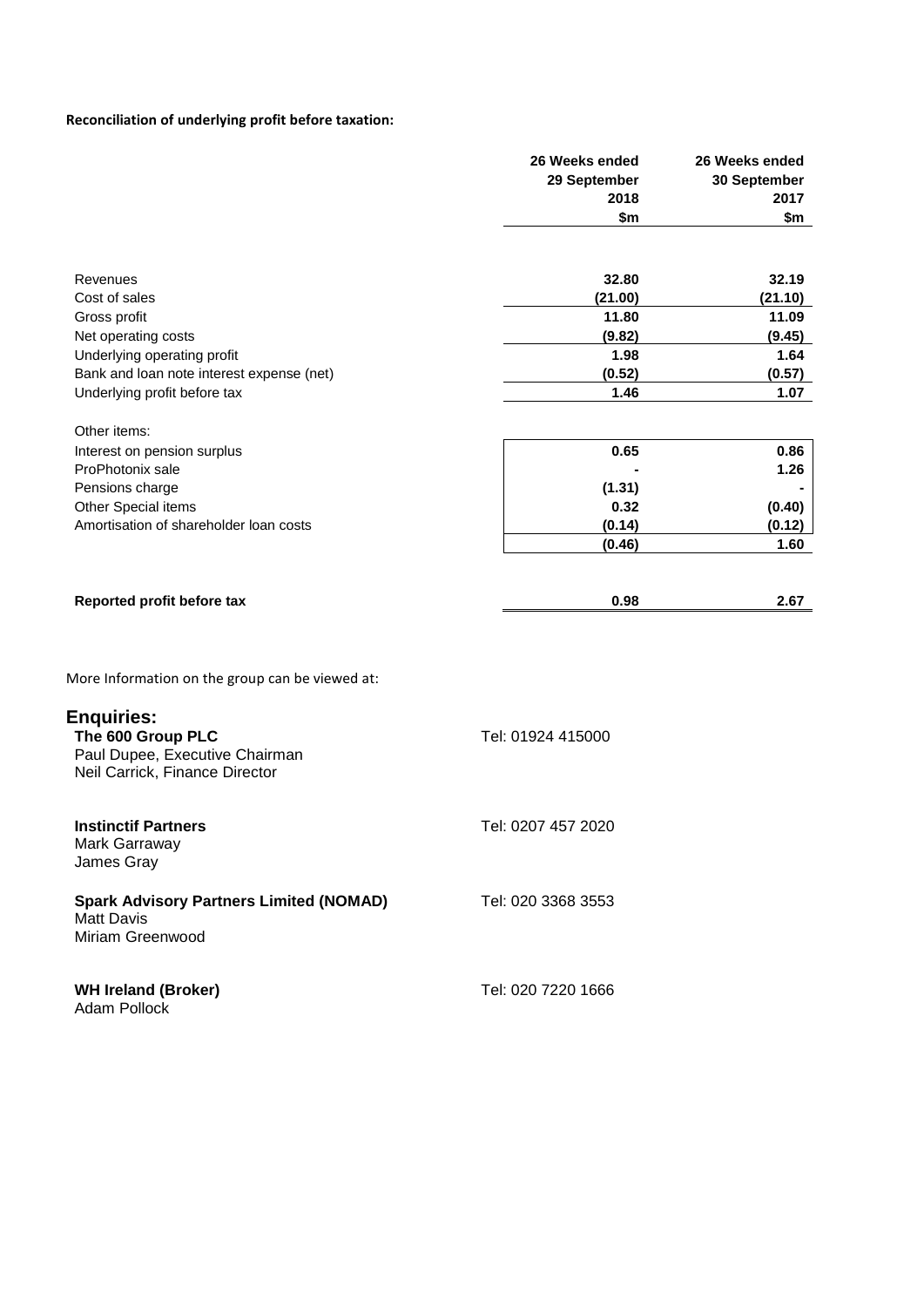### **The 600 Group Plc**

## **Executive Chairman's Statement for the six months ended 29 September 2018**

### **Overview**

I am pleased to report that we have continued to make good progress in improving the Group's profitability and increasing revenues during the six month period ended 29 September 2018.

In the period, the Group undertook a transformational pensions transaction which freed the Group from the risks associated with \$270m of scheme liabilities, significantly de-risking the Group's balance sheet and entirely securing the UK scheme for its some 2,000 pensioners and 800 deferred members through a buy-in insurance policy with Pension Insurance Corporation Plc. Once individual policies have been issued to all members - expected to take several months - the buy-out will be complete and the scheme can be wound up. Pursuant to the full wind-up and less the statutory tax charge of 35%, the Group expects to receive a one-off cash payment from surplus funds currently estimated to be \$4m - \$5m, providing improved financial flexibility.

To underpin our strategy to grow the Group into a global industrials business, we have continued to invest in new people as well as strengthening our senior management team. As noted in our announcement on 24 October 2018, Terry Allison has been appointed to the newly created role of Chief Operating Officer for the Group and Don Haselton to the newly created role of Manager Director-Development. We are also pleased to announce that Zelco Galic, an engineer with extensive operational and managerial experience in Australia and the USA, has joined the Group as the new Managing Director for our Australian operations, which is our main gateway into the large South East Asian market.

To support organic growth, we have also continued to invest in new product developments in both divisions to continue our strategic goal of leveraging the strength of the Group's brands into increasingly diversified niche markets worldwide.

Despite certain macro-economic and political uncertainties across our end markets slowing customers' purchase decisions, enquiry and quotation activity remains good with revenue visibility underpinned by an improved orderbook, up 5% on this time last year.

# **Results and dividend**

Revenue was \$32.8m (FY 18 H1: \$32.2m) with net underlying operating profit (excluding special items) up 20% to \$1.98m (FY18 H1:\$1.64m).

After taking account of interest on bank borrowings and loan notes, the underlying Group pre-tax profit before special items was \$1.5m (FY18 H1: \$1.1m) and \$0.98m (FY 18 H1: \$2.7m including the ProPhotonix profit on disposal) after special items.

Special Items have been noted separately to provide a clearer picture of the Group's underlying trading performance. In the current period share option costs, costs for the actuarial effects of members taking transfers from the scheme prior to the buy-in policy purchase, the amortisation of intangible assets acquired, amortisation of loan note expenses and the pensions credit interest on the scheme surplus, which are all non-cash costs, are included in special items. In addition, an historical VAT credit recovered on pension costs has been recorded and a cost of dilapidation for leasehold premises has also been recognised. (see note 3)

In the prior year a credit of \$1.3m was included as a result of the sale of the Group's holding in ProPhotonix Ltd at the end of August 2017. Reorganisation and redundancy costs as a result of the finalisation of the integration of the TYKMA and Electrox businesses and costs incurred in restructuring the UK machine tools business were also incurred in the prior year.

The total profit attributable to shareholders of the Group for the financial period was \$1.2m (FY18 H1: \$2.4m), providing earnings of 1.03 cents (equivalent to 0.76p) per share (FY18 H1: 2.26cents (equivalent to 1.75p). The underlying earnings per share (excluding the pension interest and other special items) were 1.25c (equivalent to 0.92p) (FY18 H1: 1.02c (equivalent to 0.79p).

The Board is pleased to be able to continue to improve returns for shareholders and has declared an interim dividend of 0.25p per share payable on 28 December 2018, to shareholders on the register at 30 November 2018.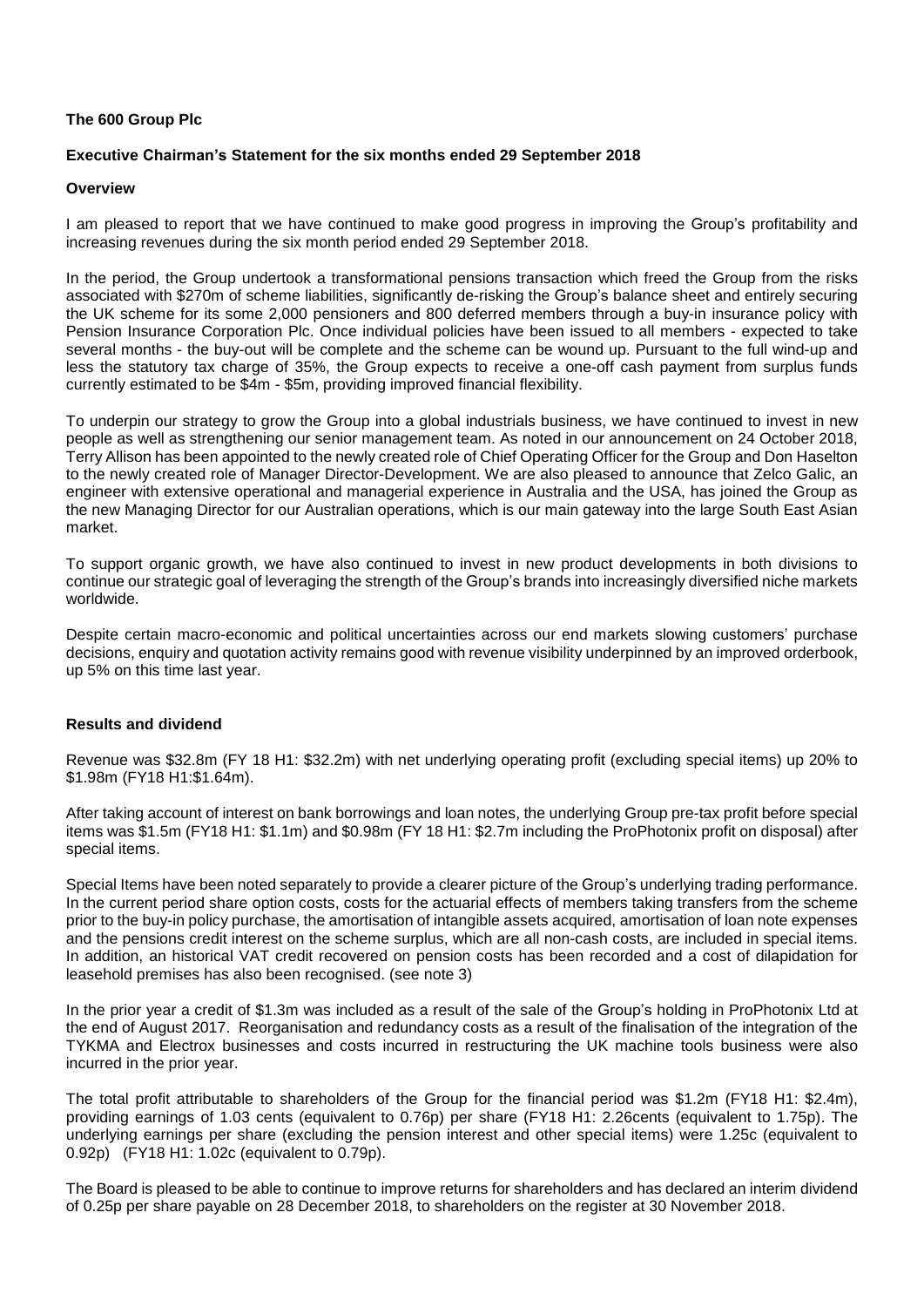### **Financial position**

Net assets decreased in the six month period by \$30.4m to \$28.3m, largely as a result of the pension asset decrease. Net assets excluding the effect of pension schemes (and associated taxation) increased by \$0.5m to \$24.9m as a result of net profit generation and allowing for the final dividend payment which was paid at the end of September 2018.

Stock levels fell by \$0.5m from the March year end despite support for new product launches. Trade debtors remain under control and the level of creditors have been reduced during the period by \$2.6m. The restored dividend was paid to shareholders in September which cost \$0.74m and \$0.9m was expended on capital expenditure of which \$0.5m was on the Industrial Laser software upgrade.

Payments in respect of the restructuring of the UK machine tools business and the closure and move of the TYKMA Electrox UK operation into the UK machine tools business, which were in creditors at March 2018, amounted to \$0.8m during this period. As a consequence of these cashflows net debt at the end of September 2018 was \$17.1m (March 2018 \$15.6m).

UK annual working capital facilities were renewed in September 2018 with HSBC to support the UK machine tool business and Bank of America have agreed an increase to their annual working capital facilities for Clausing and TYKMA in the USA in November.

## **UK pension scheme**

The adjustment to the accounting valuation of the UK pension scheme reflects the buy in of the insurance policy in July 2018 to fully cover all the liabilities of the scheme. The insurance policy fully removes all the future risks of life expectancy changes and investment risk from the scheme and eliminates from the Company a potential burden which was over ten times its market value. Given the policy is now the primary asset of the scheme and exactly matches all liabilities it is measured at the same value as the liabilities, which are valued under the prescribed accounting assumptions under IAS 19 until the individual policies are issued to members and the scheme wound up. It should be noted that the cost of achieving this beneficial situation is normally higher than both the accounting basis and the more prudent trustees funding basis reflecting the capital requirements of the insurer to meet the inherent risks over the remaining lifetime of the members.

The change in valuation and actuarial movements of \$43.5m and the associated deferred taxation of \$15.2m have been shown in the Statement of Comprehensive Income and the resultant surplus of \$6.9m (which includes an estimate of ongoing expenses until wind-up) shown on the Consolidated Balance sheet.

The surplus will be repaid to the Company once the individual annuity policies have been issued to all members and the scheme finally wound up which, after the statutory tax deduction of 35%, is expected to be between \$4m and \$5m.

### **Operating activities**

### *Machine tools and precision engineered components*

Revenues in our UK business grew strongly at 10% compared to the prior year and this, combined with the restructuring undertaken in the previous financial year and the revised management team led by Terry Allison, produced a significant improvement in the business resulting in a 6.3% operating margin against a break-even result for the same period last year. The Australian business also continued its recovery with a further 11% improvement on the prior year revenues. The USA business, however, remained flat with the concerns of a trade war slowing down customers decision making process.

Despite certain macro-economic and political uncertainties across our end markets slowing customers' purchase decisions, enquiry and quotation activity remains good and the division as a whole is reporting order books up 3% on this time last year.

The worldwide machine tool industry was estimated by Oxford Economics at nearly \$88bn in annual sales in its Autumn 2018 report with mid-single digit growth expected across our current markets of operation although the UK growth may suffer depending on the outcome of Brexit. In this context the division continues to seek opportunities to leverage our industry-recognised brands and expand our worldwide distribution network.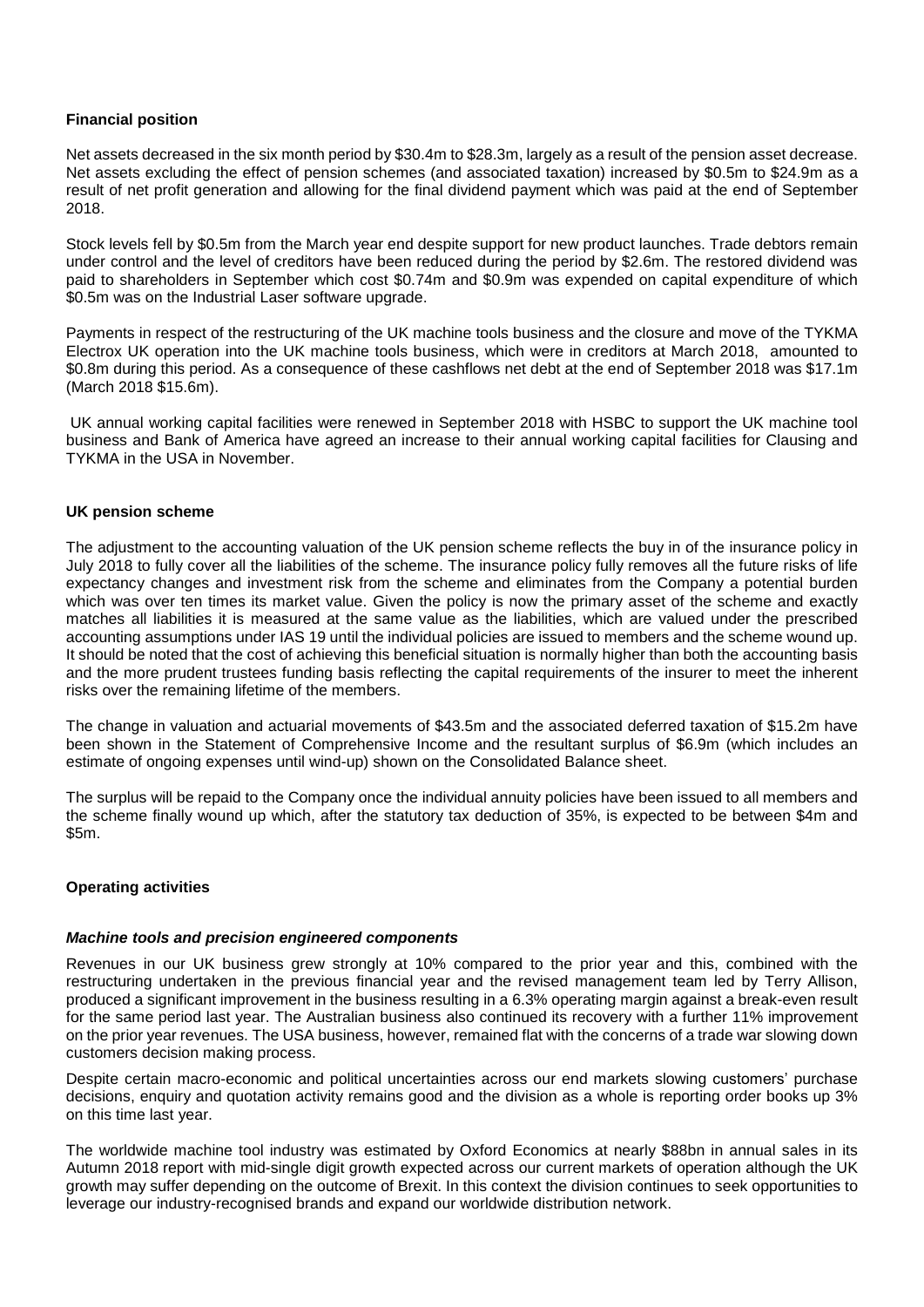Underpinning organic growth is a focus on product development, which has continued during the period particularly in the UK with the newly re-branded 'Colchester Machine Tool Solutions' launching new products that add to the higher end capabilities of the brand's product line-up. To further improve growth, additional resource has also been put into direct sales in the UK market and a new distribution partnership established in Germany.

The results of the division were as follows:

|                   | <b>FY19 H1</b><br>\$m | <b>FY18 H1</b><br>\$m\$ |
|-------------------|-----------------------|-------------------------|
| Revenues          | 23.11                 | 21.98                   |
| Operating profit* | 1.53                  | 0.98                    |
| Operating margin* | 6.6%                  | 4.5%                    |

\*from continuing operations, before special items.

### *Industrial Laser systems*

US sales in the period suffered from a slowing of customer orders because of concerns over a trade war. The division's results comparatively are also impacted by a one-off large order of \$0.8m that fell in the first half of the prior year and whilst there are several of these types of projects currently being quoted none came to fruition in the first half of this financial year. Quotation activity in this division has also been good and the recent International Manufacturing Technology Show in Chicago, where several new products were launched, was very successful. The division's combined order book is currently up over 10% on this time last year providing good revenue visibility.

The use of industrial lasers for material processing has continued to expand worldwide providing a large and growing market opportunity with laser systems fast becoming a mainstream and integral manufacturing process covering the areas of laser machining, including cutting and drilling, marking, ablation and a host of other niche applications. To harness this opportunity the division has continued to upgrade its proprietary software to enhance its customer offering and providing ever more sophisticated, value-add and unique solutions to customers requirements.

The results of this Division were as follows:

|                   | <b>FY19 H1</b><br>\$m | <b>FY18 H1</b><br>\$m\$ |
|-------------------|-----------------------|-------------------------|
| Revenues          | 9.69                  | 10.21                   |
| Operating profit* | 1.12                  | 1.44                    |
| Operating margin* | 11.6%                 | 14.1%                   |

\*from continuing operations, before special items.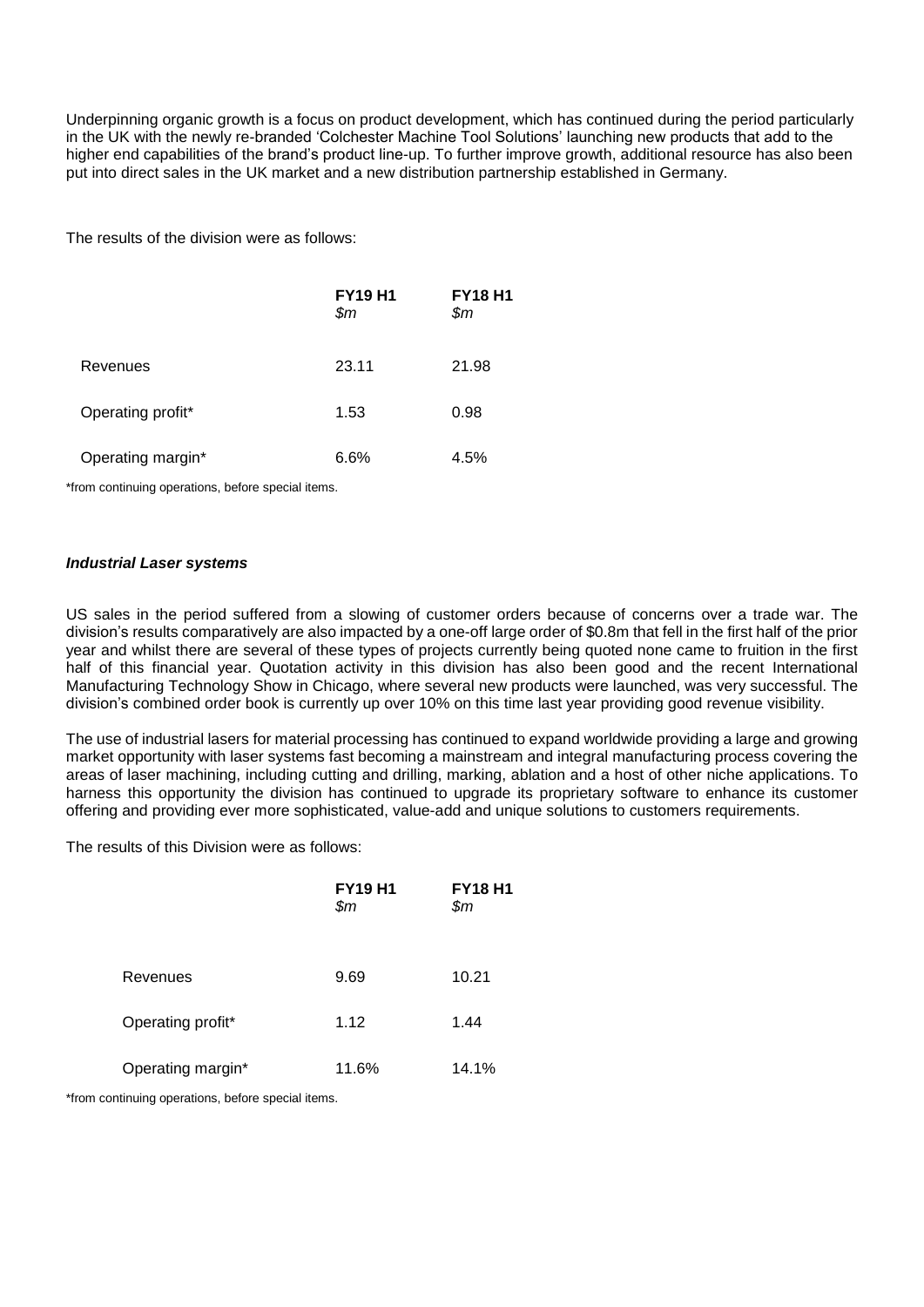### **Summary and outlook**

We are pursuing a strategy to build a global industrial business. In the period we made further progress in de-risking the Group, both operationally and financially, as we create a more flexible platform from which to leverage the strength of the Group's brands and grow the business into increasingly diversified niche markets worldwide.

As previously announced, the buy-out of the Group's \$270m pension liabilities will significantly de-risk the Group's balance sheet, with the expected \$4m - \$5m post-tax cash surplus providing improved financial flexibility.

Despite certain macro-economic and political uncertainties across our end markets, enquiry and quotation activity remains good with revenue visibility underpinned by an improved orderbook. I am also pleased to announce an interim dividend of 0.25p per share, reflecting the Board's confidence in the Group's prospects and the significant opportunity ahead.

**Paul Dupee Executive Chairman 19 November 2018**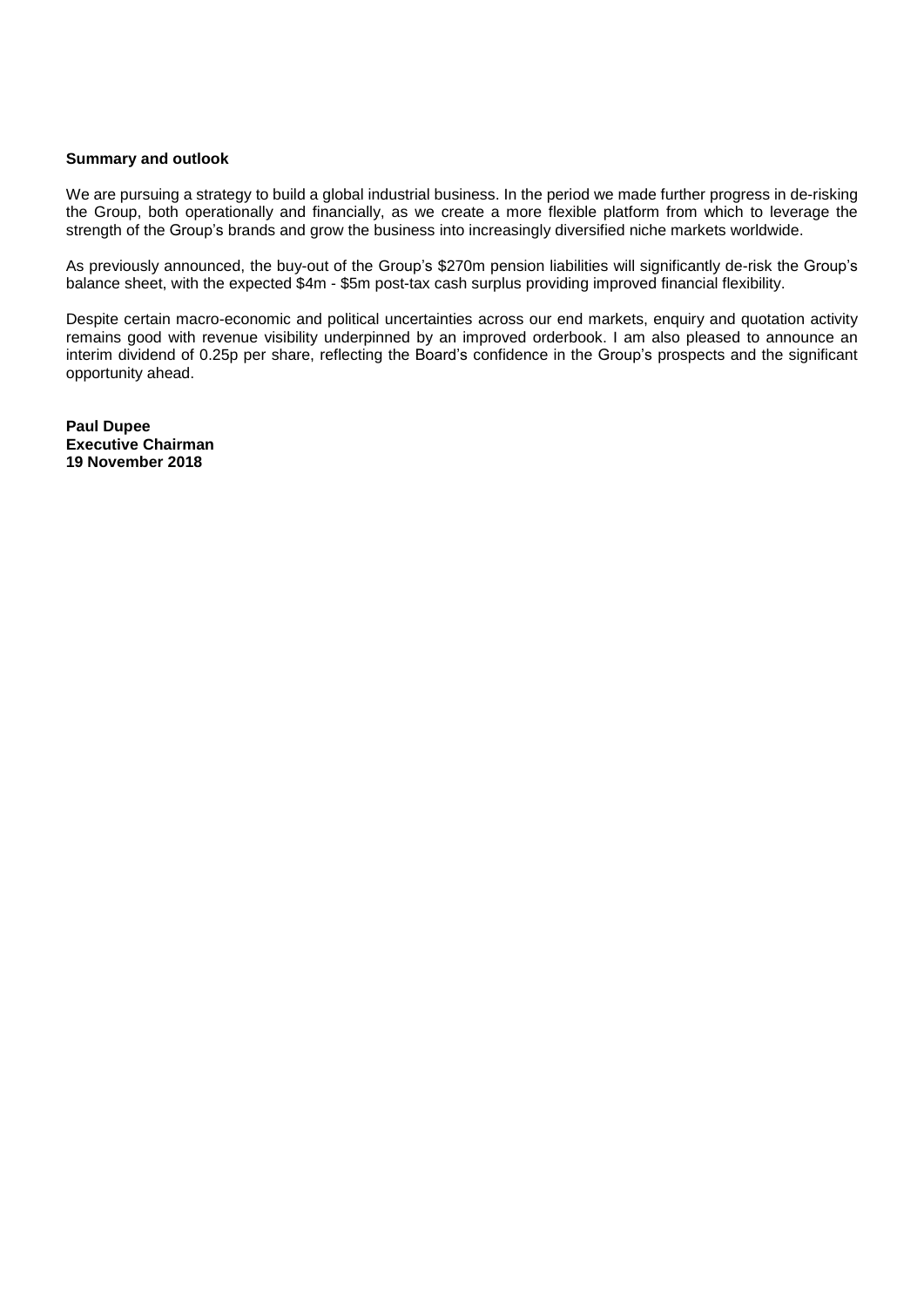# **Condensed consolidated income statement (unaudited)**

For the 26 week period ended 29 September 2018

|                                                                                | <b>Before</b> |           | After        | Before         |           | After     | After     |
|--------------------------------------------------------------------------------|---------------|-----------|--------------|----------------|-----------|-----------|-----------|
|                                                                                | Special       | Special   | Special      | Special        | Special   | Special   | Special   |
|                                                                                | Items         | Items     | <b>Items</b> | Items          | Items     | Items     | Items     |
|                                                                                | 26 weeks      | 26 weeks  | 26 weeks     | 26 weeks       | 26 weeks  | 26 weeks  | 52 weeks  |
|                                                                                | ended 29      | ended 29  | ended 29     | ended 30       | ended 30  | ended 30  | ended 31  |
|                                                                                | September     | September | September    | September      | September | September | March     |
|                                                                                | 2018          | 2018      | 2018         | 2017           | 2017      | 2017      | 2018      |
|                                                                                | \$000         | \$000     | \$000        | \$000          | \$000     | \$000     | \$000     |
| Continuing                                                                     |               |           |              |                |           |           |           |
| Revenue                                                                        | 32,797        |           | 32,797       | 32,188         |           | 32,188    | 66,014    |
| Cost of sales                                                                  | (20, 997)     |           | (20, 997)    | (21,095)       | ۰         | (21, 095) | (42, 972) |
| Special Items in<br>cost of sales                                              |               |           |              |                |           |           | (764)     |
| <b>Gross profit</b>                                                            | 11,800        |           | 11,800       | 11,093         | ۰         | 11,093    | 22,278    |
| Net operating<br>expenses                                                      | (9,818)       |           | (9,818)      | (9, 448)       |           | (9, 448)  | (18, 812) |
| Special Items in<br>operating<br>expenses                                      | -             | (995)     | (995)        |                | (398)     | (398)     | (1, 126)  |
| <b>Operating</b><br>profit/(loss)                                              | 1,982         | (995)     | 987          | 1,645          | (398)     | 1,247     | 2,340     |
| <b>Profit on</b><br><b>ProPhotonix</b><br>disposal                             |               |           |              |                | 1,256     | 1,256     | 1,256     |
| Interest on<br>pension surplus                                                 |               | 649       | 649          |                | 862       | 862       | 1,741     |
| <b>Financial</b><br>income                                                     | ۰             | 649       | 649          | $\overline{a}$ | 862       | 862       | 1,741     |
| Bank and other<br>interest                                                     | (523)         |           | (523)        | (573)          | -         | (573)     | (1, 182)  |
| Special Items                                                                  |               | (138)     | (138)        |                | (118)     | (118)     | (290)     |
| <b>Financial</b><br>expense                                                    | (523)         | (138)     | (661)        | (573)          | (118)     | (691)     | (1, 472)  |
| <b>Profit before</b><br>tax                                                    | 1,459         | (484)     | 975          | 1,072          | 1,602     | 2,674     | 3,865     |
| Income tax<br>charge                                                           | (50)          | 231       | 181          | -              | (300)     | (300)     | (816)     |
| Profit for the<br>period<br>attributable to<br>equity holders<br>of the parent | 1,409         | (253)     | 1,156        | 1,072          | 1,302     | 2,374     | 3,049     |
| <b>Basic EPS</b>                                                               | 1.25p         | (0.22)c   | 1.03c        | 1.02c          | 1.24c     | 2.26c     | 2.80c     |
| <b>Diluted EPS</b>                                                             | 1.24c         | (0.22)c   | 1.02c        | 1.02c          | 1.24c     | 2.26c     | 2.78c     |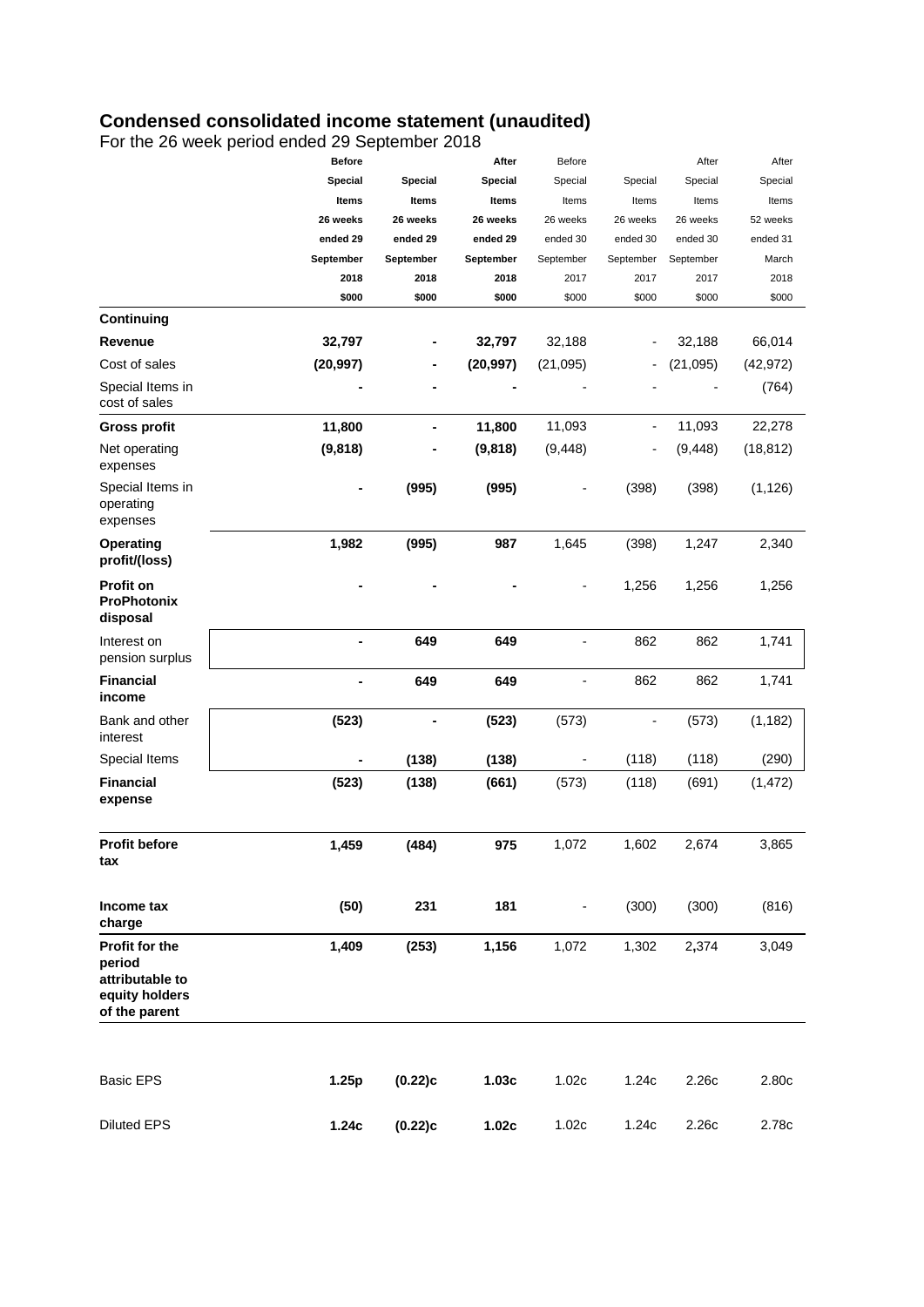# **Condensed consolidated statement of**

**comprehensive income (unaudited)**

For the 26 week period ended 29 September 2018

|                                                                                             | 26 weeks     | 26 weeks     | 52 weeks  |
|---------------------------------------------------------------------------------------------|--------------|--------------|-----------|
|                                                                                             | <b>Ended</b> | Ended        | Ended     |
|                                                                                             | 29 September | 30 September | 31 March  |
|                                                                                             | 2018         | 2017         | 2018      |
|                                                                                             | \$000        | \$000        | \$000     |
| Profit for the period                                                                       | 1,156        | 2,374        | 3,049     |
| Other comprehensive (expense)/income:                                                       |              |              |           |
| Items that will not be reclassified to the Income Statement:                                |              |              |           |
| Release of available for sale reserve on ProPhotonix disposal                               |              | (1,465)      | (1, 465)  |
| Re-measurement of the net defined benefit asset                                             | (43, 476)    | (9,756)      | (19,659)  |
| Deferred taxation                                                                           | 15,217       | 3,415        | 6,852     |
| Total items that will not be reclassified to the Income<br><b>Statement:</b>                | (28, 259)    | (7,806)      | (14, 272) |
| Items that are or may in the future be reclassified to the Income<br>Statement:             |              |              |           |
| Foreign exchange translation differences                                                    | (2,611)      | 3,356        | 4,109     |
| Total items that are or may be reclassified subsequently to the<br><b>Income Statement:</b> | (2,611)      | 3,356        | 4,109     |
| Other comprehensive (expense)/income for the period, net of<br>income tax                   | (30, 870)    | (4, 450)     | (10, 163) |
| Total comprehensive (expense)/income for the period                                         | (29, 714)    | (2,076)      | (7, 114)  |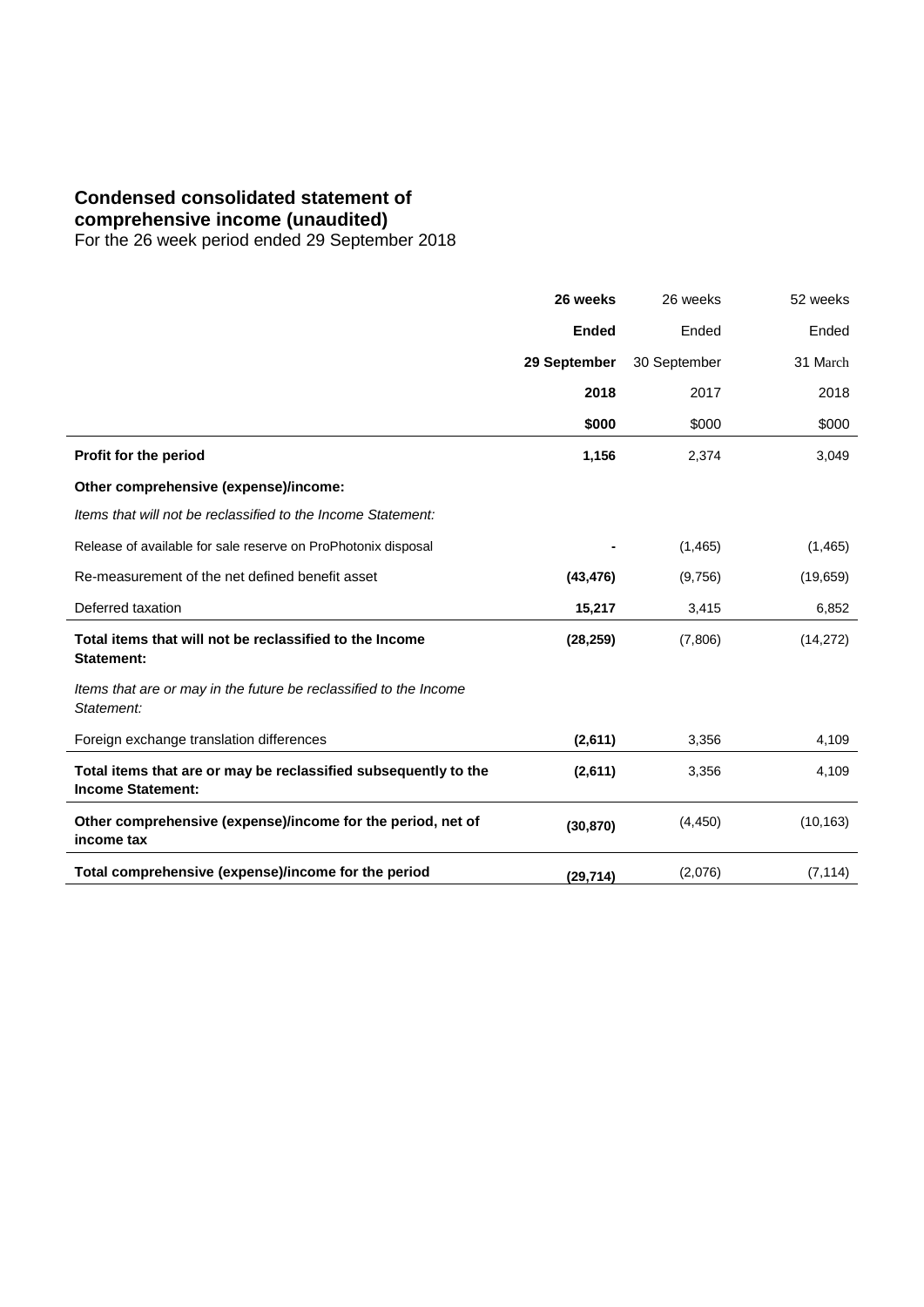# **Condensed consolidated statement of financial position (unaudited)**

As at 29 September 2018

|                                | As at        | As at        | As at     |
|--------------------------------|--------------|--------------|-----------|
|                                | 29 September | 30 September | 31 March  |
|                                | 2018         | 2017         | 2018      |
|                                | \$000        | \$000        | \$000     |
| <b>Non-current assets</b>      |              |              |           |
| Property, plant and equipment  | 3,914        | 4,405        | 4,111     |
| Goodwill                       | 10,329       | 10,329       | 10,329    |
| Other Intangible assets        | 864          | 364          | 407       |
| Employee benefits              | 6,889        | 61,325       | 54,319    |
| Deferred tax assets            | 4,827        | 5,085        | 5,102     |
|                                | 26,823       | 81,508       | 74,268    |
| <b>Current assets</b>          |              |              |           |
| Inventories                    | 19,090       | 18,256       | 19,597    |
| Trade and other receivables    | 9,910        | 9,672        | 10,266    |
| Cash and cash equivalents      | 754          | 664          | 1,676     |
|                                | 29,754       | 28,592       | 31,539    |
| <b>Total assets</b>            | 56,577       | 110,100      | 105,807   |
| <b>Non-current liabilities</b> |              |              |           |
| Employee benefits              | (1, 309)     | (1, 385)     | (1,225)   |
| Loans and other borrowings     | (11, 381)    | (12,040)     | (12, 251) |
| Deferred tax liability         | (2,489)      | (21, 339)    | (19,020)  |
|                                | (15,179)     | (34, 764)    | (32, 496) |
| <b>Current liabilities</b>     |              |              |           |
| Trade and other payables       | (6, 371)     | (6, 435)     | (9,205)   |
| Income tax payable             | 62           |              | (291)     |
| Provisions                     | (302)        | (270)        | (53)      |
| Loans and other borrowings     | (6, 474)     | (4,876)      | (5,025)   |
|                                | (13,085)     | (11,581)     | (14, 574) |
| <b>Total liabilities</b>       | (28, 264)    | (46, 345)    | (47,070)  |
| <b>Net assets</b>              | 28,313       | 63,755       | 58,737    |

# **Shareholders' equity**

| Called-up share capital    | 1,746   | 1,746   | 1.746    |
|----------------------------|---------|---------|----------|
| Share premium account      | 2,885   | 2,885   | 2,885    |
| <b>Revaluation reserve</b> | 700     | 1,062   | 759      |
| Equity reserve             | 201     | 201     | 201      |
| Translation reserve        | (5,767) | (2,861) | (4, 565) |
| Retained earnings          | 28.548  | 60,722  | 57,711   |
| Total equity               | 28,313  | 63,755  | 58,737   |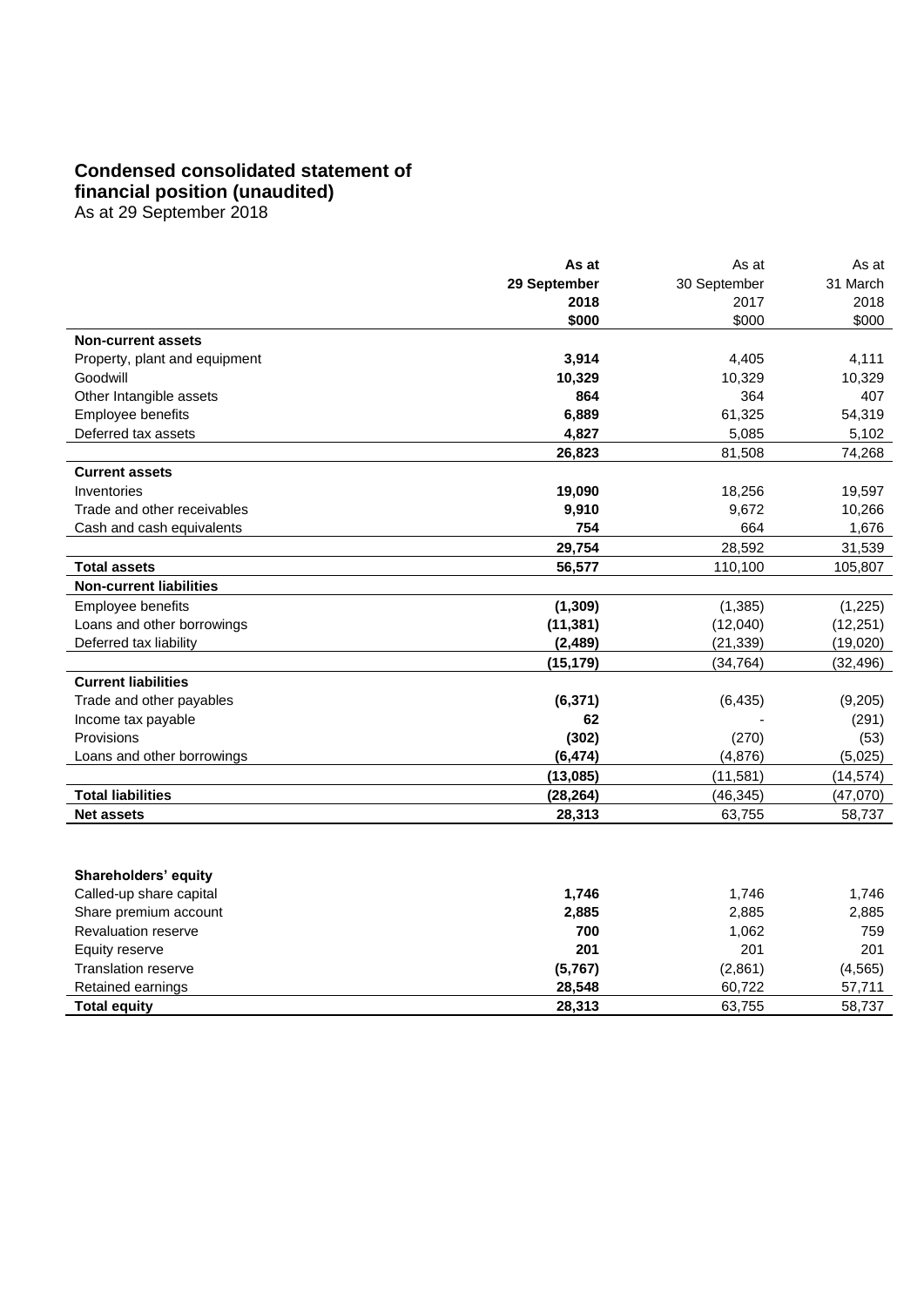# **Consolidated statement of changes in equity (unaudited)** As at 29 September 2018

|                                 | Ordinary | Share   |             | Available |             |                          |                         |         |
|---------------------------------|----------|---------|-------------|-----------|-------------|--------------------------|-------------------------|---------|
|                                 | share    | premium | Revaluation | for sale  | Translation | Equity                   | Retained                |         |
|                                 | capital  | account | reserve     | reserve   | reserve     | reserve                  | Earnings                | Total   |
|                                 | \$000    | \$000   | \$000       | \$000     | \$000       | \$000                    | \$000                   | \$000   |
| <b>At 1 April 2017</b>          | 1,629    | 1,484   | 797         | 1,446     | (6, 724)    | 201                      | 65,461                  | 64,294  |
| Profit for the period           |          |         |             |           |             |                          | 2,374                   | 2,374   |
| Other comprehensive income:     |          |         |             |           |             |                          |                         |         |
| Foreign currency translation    |          |         | 265         | 19        | 3,863       |                          | (791)                   | 3,356   |
| Net defined benefit asset mymt  |          |         |             |           |             |                          | (9,756)                 | (9,756) |
| ProPhotonix disposal            |          |         |             | (1,465)   |             |                          |                         | (1,465) |
| Deferred tax                    |          |         |             |           |             |                          | 3,415                   | 3,415   |
| Total comprehensive income      |          |         | 265         | (1, 446)  | 3,863       | —                        | (4, 758)                | (2,076) |
| Transactions with owners:       |          |         |             |           |             |                          |                         |         |
| Share capital subscribed for    | 117      | 1,401   |             |           |             |                          |                         | 1,518   |
| Credit for share-based payments |          |         |             |           |             |                          | 19                      | 19      |
| Total transactions with owners  | 117      | 1,401   |             |           |             |                          | 19                      | 1,537   |
| At 30 September 2017            | 1,746    | 2,885   | 1,062       |           | (2,861)     | 201                      | 60,722                  | 63,755  |
| Profit for the period           |          |         |             |           |             |                          | 675                     | 675     |
| Other comprehensive income:     |          |         |             |           |             |                          |                         |         |
| Foreign currency translation    |          |         | (303)       |           | (1,704)     |                          | 2,760                   | 753     |
| Net defined benefit asset mymt  |          |         |             |           |             |                          | (9,903)                 | (9,903) |
| Deferred tax                    |          |         |             |           |             |                          | 3,437                   | 3,437   |
| Total comprehensive income      |          |         | (303)       | —         | (1,704)     | —                        | (3,031)                 | (5,038) |
| Transactions with owners:       |          |         |             |           |             |                          |                         |         |
| Credit for share-based payments |          |         |             |           |             |                          | 20                      | 20      |
| Total transactions with owners  |          |         |             |           |             |                          | 20                      | 20      |
| At 31 March 2018                | 1,746    | 2,885   | 759         |           | (4, 565)    | 201                      | 57,711                  | 58,737  |
| Profit for the period           |          |         |             |           |             |                          | 1,156                   | 1,156   |
| Other comprehensive income:     |          |         |             |           |             |                          |                         |         |
| Foreign currency translation    |          |         | (59)        |           | (1, 202)    |                          | (1,350)                 | (2,611) |
| Net defined benefit asset mvmt  |          |         |             |           |             |                          | $-$ (43,476) (43,476)   |         |
| Deferred tax                    |          |         |             |           |             |                          | 15,217                  | 15,217  |
| Total comprehensive income      |          |         | (59)        |           | (1, 202)    |                          | $(28, 453)$ $(29, 714)$ |         |
| Transactions with owners:       |          |         |             |           |             | $\overline{\phantom{0}}$ |                         |         |
| <b>Dividends</b>                |          |         |             |           |             |                          | (738)                   | (738)   |
| Credit for share-based payments |          |         |             |           |             |                          | 28                      | 28      |
| Total transactions with owners  |          |         |             |           |             | —                        | (710)                   | (710)   |
| At 29 September 2018            | 1,746    | 2,885   | 700         | ٠         | (5,767)     | 201                      | 28,548                  | 28,313  |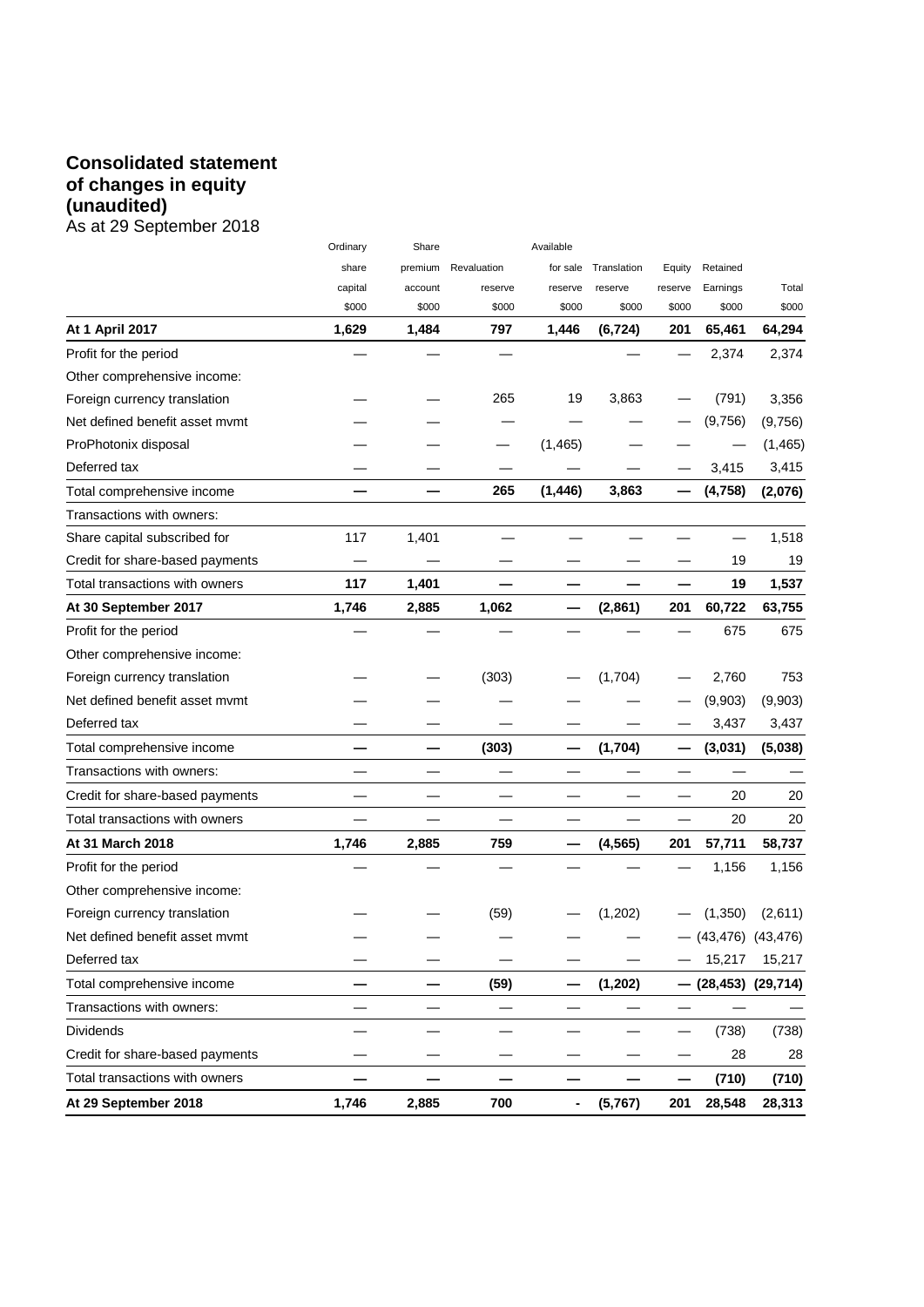# **Condensed consolidated cash flow statement (unaudited)**

For the 26 week period ended 29 September 2018

|                                                           | 26 weeks       | 26 weeks     | 52 weeks |
|-----------------------------------------------------------|----------------|--------------|----------|
|                                                           | ended          | ended        | ended    |
|                                                           | 29 September   | 30 September | 31 March |
|                                                           | 2018           | 2017         | 2018     |
|                                                           | \$000          | \$000        | \$000    |
| Cash flows from operating activities                      |                |              |          |
| Profit for the period                                     | 1,156          | 2,374        | 3,049    |
| <b>Adjustments for:</b>                                   |                |              |          |
| Amortisation of development expenditure                   | 5              | 34           | 71       |
| Depreciation                                              | 295            | 293          | 596      |
| Net financial income                                      | 12             | (171)        | (269)    |
| Net pension charge                                        | 1,308          |              |          |
| Other special items                                       | 294            | 378          | 991      |
| Profit on disposal of fixed assets                        | (343)          |              |          |
| ProPhotonix profit                                        |                | (1,256)      | (1,256)  |
| Equity share option expense                               | 28             | 19           | 39       |
| Income tax expense/(credit)                               | (181)          | 301          | 816      |
| Operating cash flow before changes in working capital and | 2,574          | 1,972        | 4,037    |
| provisions                                                |                |              |          |
| (Increase) /decrease in trade and other receivables       | (108)          | (125)        | (445)    |
| (increase)/decrease in inventories                        | 80             | (1, 951)     | (2,970)  |
| (Decrease) in trade and other payables                    | (2,531)        | (572)        | 1,169    |
| Employee benefit contributions                            | (13)           | (81)         | (143)    |
| Restructuring and redundancy expenditure                  |                | (65)         |          |
| Cash generated from/(used in) operations                  | $\overline{2}$ | (822)        | 1,648    |
| Interest paid                                             | (523)          | (573)        | (1, 183) |
| Income tax paid                                           | (382)          |              |          |
| Net cash flows from operating activities                  | (903)          | (1, 395)     | 465      |
| Cash flows from investing activities                      |                |              |          |
| Proceeds from sale of property, plant and equipment       | 344            |              | 285      |
| Proceeds from sale of ProPhotonix                         |                | 1,972        | 1,972    |
| Purchase of property, plant and equipment                 | (404)          | (257)        | (694)    |
| Development expenditure capitalised                       | (497)          | (8)          | (87)     |
| Net cash from investing activities                        | (557)          | 1,707        | 1,476    |
| Cash flows from financing activities                      |                |              |          |
| Net proceeds from issue of ordinary shares                |                | 1,517        | 1,517    |
| Dividends paid                                            | (736)          |              |          |
| Proceeds from/(Net repayment of) external borrowing       | 1,328          | (2, 439)     | (2,985)  |
| Net finance lease expenditure                             | (21)           | (38)         | (56)     |
| Net cash flows from financing activities                  | 571            | (960)        | (1,524)  |
| Net increase/(decrease) in cash and cash equivalents      | (889)          | (648)        | 417      |
| Cash and cash equivalents at the beginning of the period  | 1,676          | 1,352        | 1,352    |
| Effect of exchange rate fluctuations on cash held         | (33)           | (40)         | (93)     |
| Cash and cash equivalents at the end of the period        | 754            | 664          | 1,676    |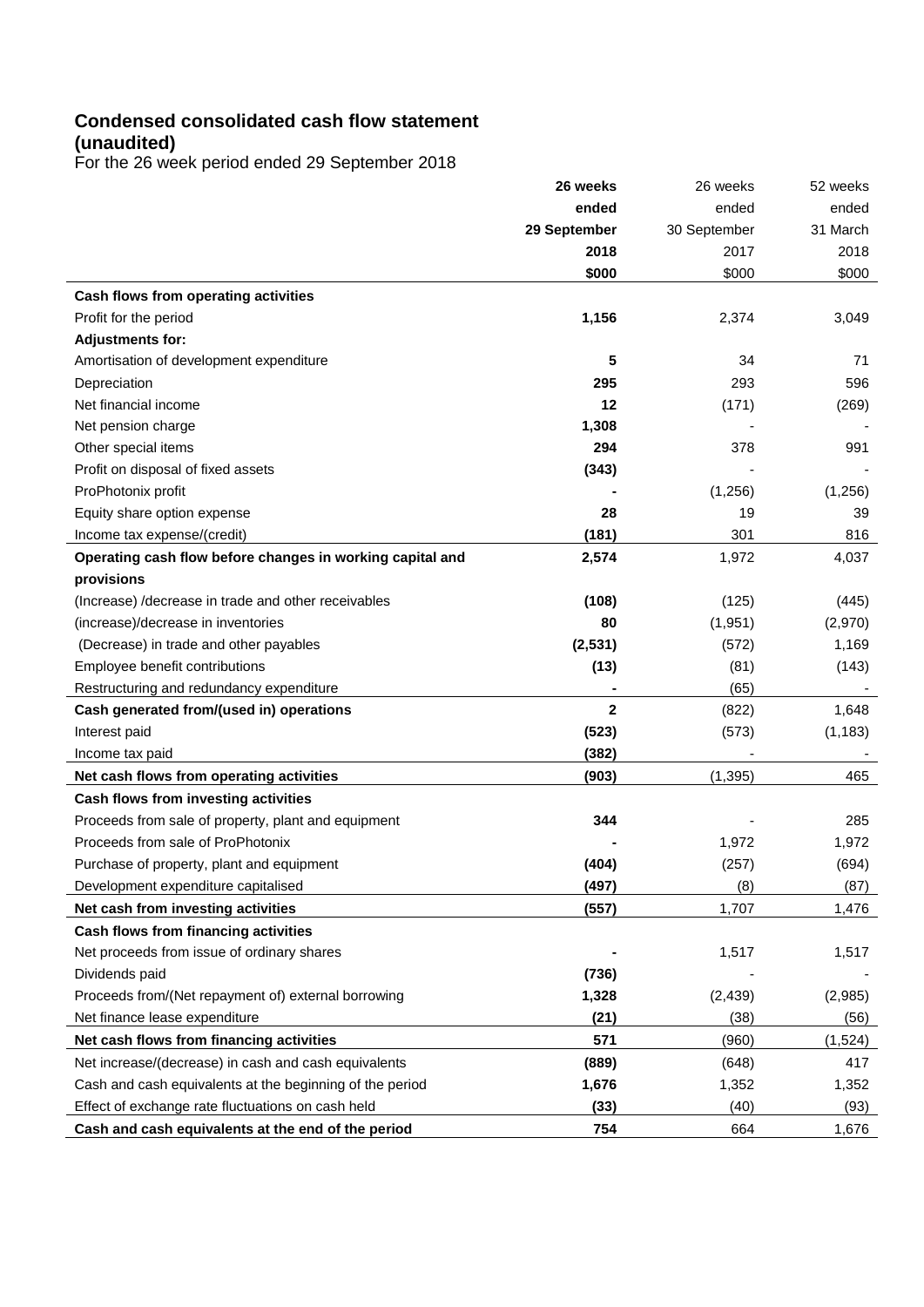# **Notes relating to the condensed consolidated financial statements**

For the 26-week period ended 29 September 2018

### **1. Basis of preparation and accounting policies**

These interim consolidated financial statements have been prepared using accounting policies based on International Financial Reporting Standards (IFRS and IFRIC Interpretations) issued by the International Accounting Standards Board ("IASB") as adopted for use in the EU. They do not include all disclosures that would otherwise be required in a complete set of financial statements and should be read in conjunction with the 31 March 2018 Annual Report. The financial information for the half years ended 29 September 2018 and 30 September 2017 does not constitute statutory accounts within the meaning of Section 434 (3) of the Companies Act 2006 and both periods are unaudited.

The annual financial statements of The 600 Group plc ('the Group') are prepared in accordance with IFRS as adopted by the European Union. The comparative financial information for the year ended 31 March 2018 included within this report does not constitute the full statutory Annual Report for that period. The statutory Annual Report and Financial Statements for 2018 have been filed with the Registrar of Companies. The Independent Auditors' Report on the Annual Report and Financial Statements for the year ended 31 March 2018 was unqualified, did not draw attention to any matters by way of emphasis and did not contain a statement under 498(2) - (3) of the Companies Act 2006.

 The Group has applied the same accounting policies and methods of computation in its interim consolidated financial statements as in its 2018 annual financial statements, except for those that relate to new standards and interpretations effective for the first time for periods beginning on (or after) 1 April 2018, and will be adopted in the 2019 financial statements. New standards impacting the Group that will be adopted in the annual financial statements for the year ended 30 March 2019, and which have given rise to changes in the Group's accounting policies are:

- IFRS 9 *Financial Instruments*; and
- *IFRS 15 Revenue from Contracts with Customers*

Details of the impact of these two standards are given below. Other new and amended standards and interpretations issued by the IASB that will apply for the first time in the next annual financial statements are not expected to have a material impact on the Group.

#### IFRS 9 *Financial Instruments*

IFRS 9 has replaced IAS 39 Financial Instruments: Recognition and Measurement, and has had an effect on the Group in the following areas:

• The impairment provision on financial assets measured at amortised cost (such as trade and other receivables) have been calculated in accordance with IFRS 9's expected credit loss model, which differs from the incurred loss model previously required by IAS 39. This has not resulted in a change to the impairment provision at 1 April 2018

#### IFRS 15 *Revenue from Contract with Customers*

IFRS 15 has replaced IAS 18 Revenue and IAS 11 Construction Contracts as well as various Interpretations previously issued by the IFRS Interpretations Committee, noting the Group has adopted the modified retrospective approach. There is no material impact on any revenue stream for the Group given that machines are recorded as revenue on dispatch and with spares and maintenance recorded at the appropriate time as work is done.

There are a number of standards and interpretations which have been issued by the International Accounting Standards Board that are effective for periods beginning subsequent to 30 March 2019 (the date on which the company's next annual financial statements will be prepared up to) that the Group has decided not to adopt early. The most significant of these is IFRS 16 *Leases* (mandatorily effective for periods beginning on or after 1 January 2019).

## **2. SEGMENT ANALYSIS**

IFRS 8 – "Operating Segments" requires operating segments to be identified on the basis of internal reporting about components of the Group that are regularly reviewed by the chief operating decision maker to allocate resources to the segments and to assess their performance. The chief operating decision maker has been identified as the Executive Directors. The Executive Directors review the Group's internal reporting in order to assess performance and allocate resources.

The Executive Directors consider there to be two continuing operating segments being machine tools and precision engineered Components and industrial laser systems.

The Executive Directors assess the performance of the operating segments based on a measure of operating profit/(loss). This measurement basis excludes the effects of Special Items from the operating segments. Head Office and unallocated represent central functions and costs.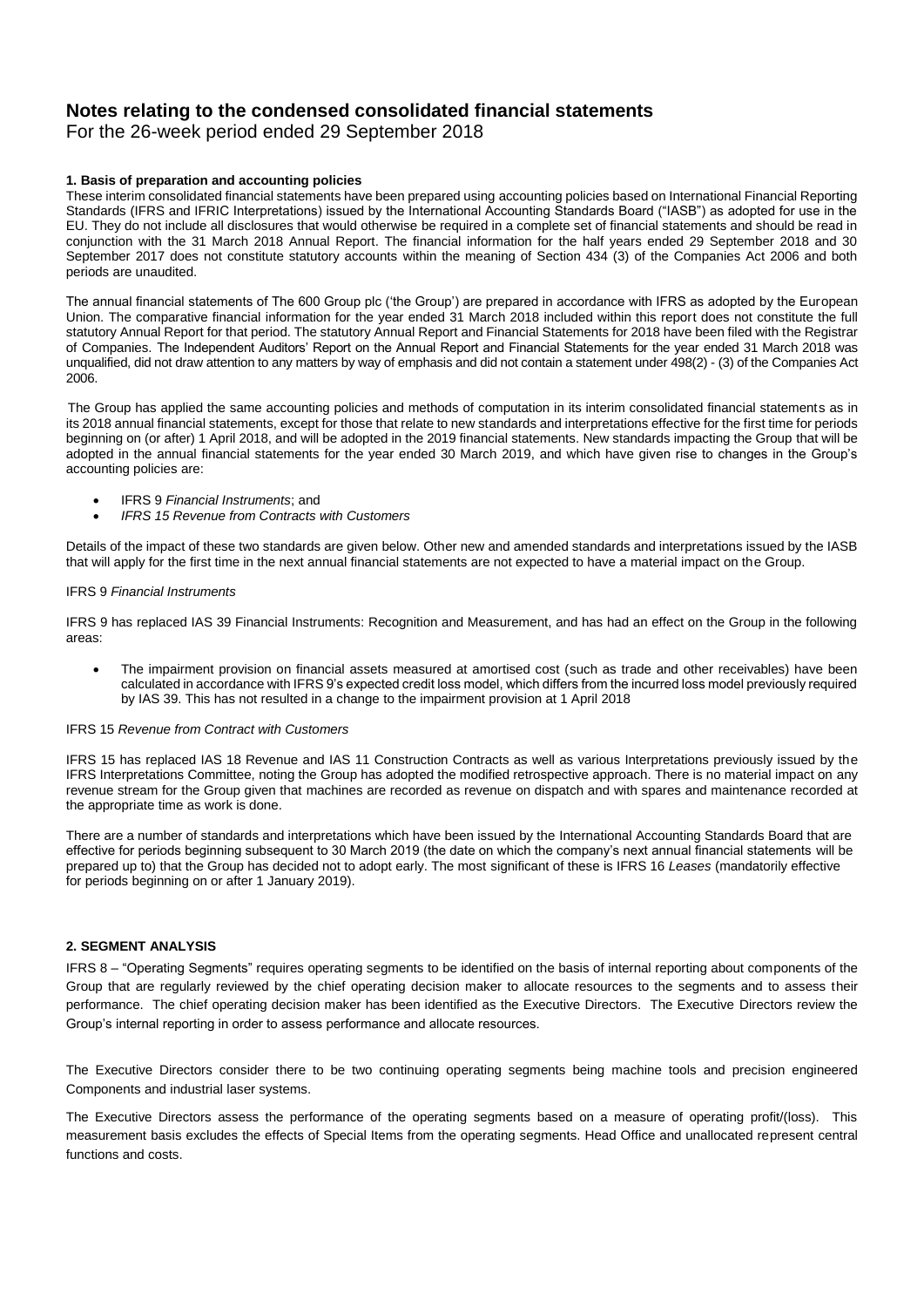The following is an analysis of the Group's revenue and results by reportable segment:

|                                                         | Continuing                                    |                   |                    |           |  |  |
|---------------------------------------------------------|-----------------------------------------------|-------------------|--------------------|-----------|--|--|
| 26 Weeks ended 29 September 2018                        | <b>Machine</b><br><b>Tools</b><br>& Precision | <b>Industrial</b> |                    |           |  |  |
|                                                         | <b>Engineered</b>                             | Laser             | <b>Head Office</b> |           |  |  |
|                                                         | <b>Components</b>                             | <b>Systems</b>    | & unallocated      | Total     |  |  |
| Segmental analysis of revenue                           | \$000                                         | \$000             | \$000              | \$000     |  |  |
| <b>Total revenue</b>                                    | 23,112                                        | 9,685             |                    | 32,797    |  |  |
| Operating profit/(loss) pre special<br>items            | 1,527                                         | 1,121             | (666)              | 1,982     |  |  |
| Special items                                           | (1,003)                                       | ۰                 | 8                  | (995)     |  |  |
| <b>Operating profit/(loss)</b>                          | 524                                           | 1,121             | (658)              | 987       |  |  |
| Other segmental information:                            |                                               |                   |                    |           |  |  |
| Reportable segment assets                               | 38,353                                        | 9,274             | 8,950              | 56,577    |  |  |
| Reportable segment liabilities                          | (10, 467)                                     | (5,017)           | (12,780)           | (28, 264) |  |  |
| Intangible & Property, plant and<br>equipment additions | 264                                           | 637               |                    | 901       |  |  |
| Depreciation and amortisation                           | 153                                           | 146               | 1                  | 300       |  |  |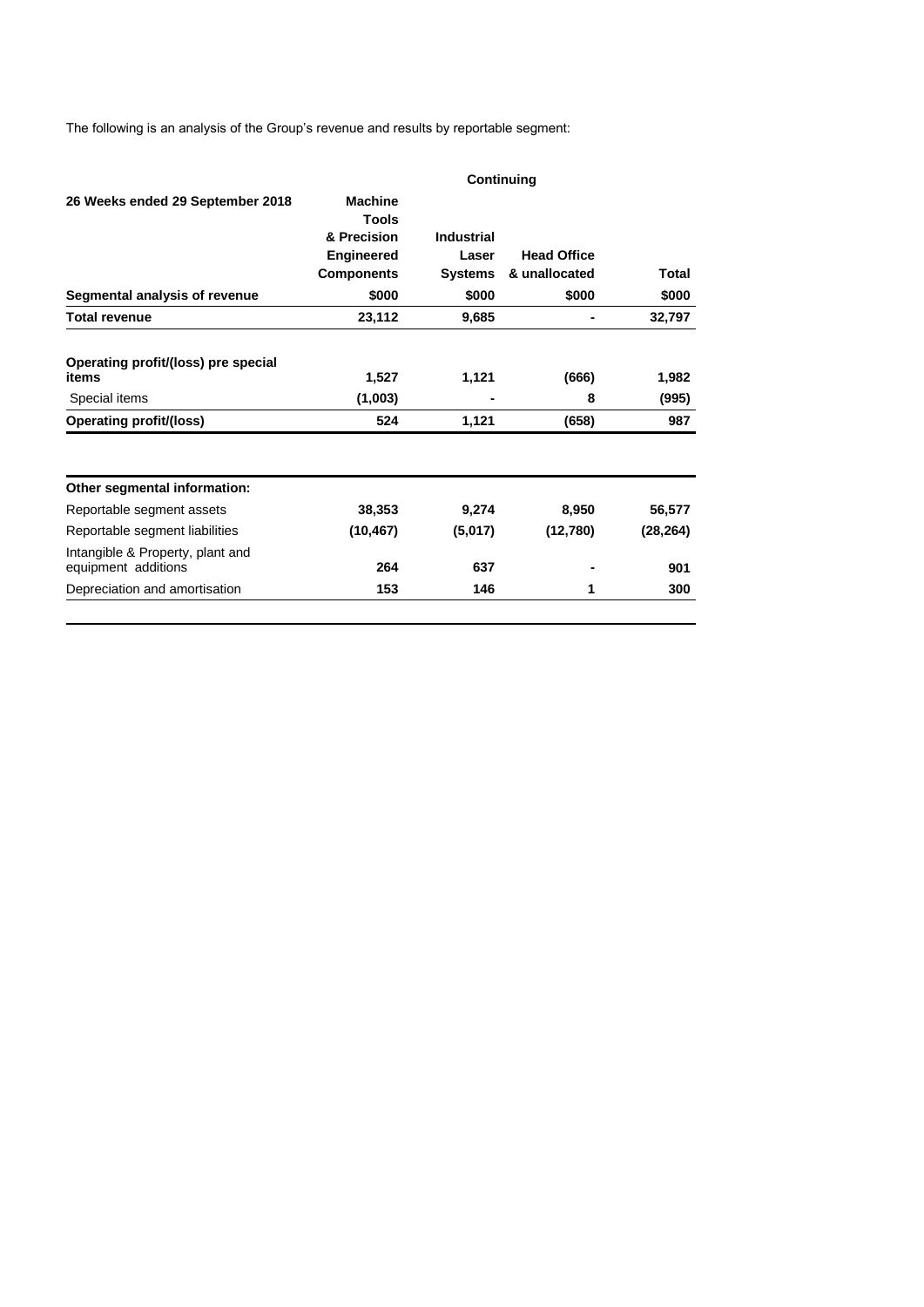# **2. SEGMENT ANALYSIS (continued)**

|                                                         | Continuing  |            |                    |           |  |  |
|---------------------------------------------------------|-------------|------------|--------------------|-----------|--|--|
| 26 Weeks ended 30 September 2017                        | Machine     |            |                    |           |  |  |
|                                                         | Tools       |            |                    |           |  |  |
|                                                         | & Precision | Industrial |                    |           |  |  |
|                                                         | Engineered  | Laser      | <b>Head Office</b> |           |  |  |
|                                                         | Components  | Systems    | & unallocated      | Total     |  |  |
| Segmental analysis of revenue                           | \$000       | \$000      | \$000              | \$000     |  |  |
| Total revenue                                           | 21,981      | 10,207     |                    | 32,188    |  |  |
|                                                         |             |            |                    |           |  |  |
| Operating profit/(loss) pre-special items               | 985         | 1,438      | (778)              | 1,645     |  |  |
| Special items                                           | (144)       | (210)      | (44)               | (398)     |  |  |
| Operating profit/(loss)                                 | 841         | 1,228      | (822)              | 1,247     |  |  |
| Other segmental information:                            |             |            |                    |           |  |  |
| Reportable segment assets                               | 37,094      | 10,510     | 65,128             | 112,732   |  |  |
| Reportable segment liabilities                          | (30, 231)   | (5,071)    | (11, 639)          | (46, 941) |  |  |
| Intangible & Property, plant and<br>equipment additions | 51          | 214        |                    | 265       |  |  |
| Depreciation and amortisation                           | 176         | 126        |                    | 302       |  |  |

|                                                         | Continuing       |            |                    |          |  |  |
|---------------------------------------------------------|------------------|------------|--------------------|----------|--|--|
| 52-weeks ended 31 March 2018                            | Machine<br>Tools |            |                    |          |  |  |
|                                                         | & Precision      | Industrial |                    |          |  |  |
|                                                         | Engineered       | Laser      | <b>Head Office</b> |          |  |  |
|                                                         | Components       | Systems    | & unallocated      | Total    |  |  |
| Segmental analysis of revenue                           | \$000            | \$000      | \$000              | \$000    |  |  |
|                                                         |                  |            |                    |          |  |  |
| Total revenue per statutory accounts                    | 45,222           | 20,792     |                    | 66,014   |  |  |
|                                                         |                  |            |                    |          |  |  |
| Operating Profit/(loss) before special Items            | 2,904            | 2,867      | (1,541)            | 4,230    |  |  |
|                                                         |                  |            |                    |          |  |  |
| Special Items                                           | (883)            | (767)      | (240)              | (1,890)  |  |  |
| Group profit/(loss) from operations                     | 2,021            | 2,100      | (1,781)            | 2,340    |  |  |
| Other segmental information:                            |                  |            |                    |          |  |  |
| Reportable segment assets                               | 40,320           | 9,867      | 55,620             | 105,807  |  |  |
| Reportable segment liabilities                          | (28, 153)        | (5,826)    | (13,091)           | (47,070) |  |  |
| Intangible & Property, plant and equipment<br>additions | 146              | 544        | 4                  | 694      |  |  |
| Depreciation and amortisation                           | 362              | 294        |                    | 656      |  |  |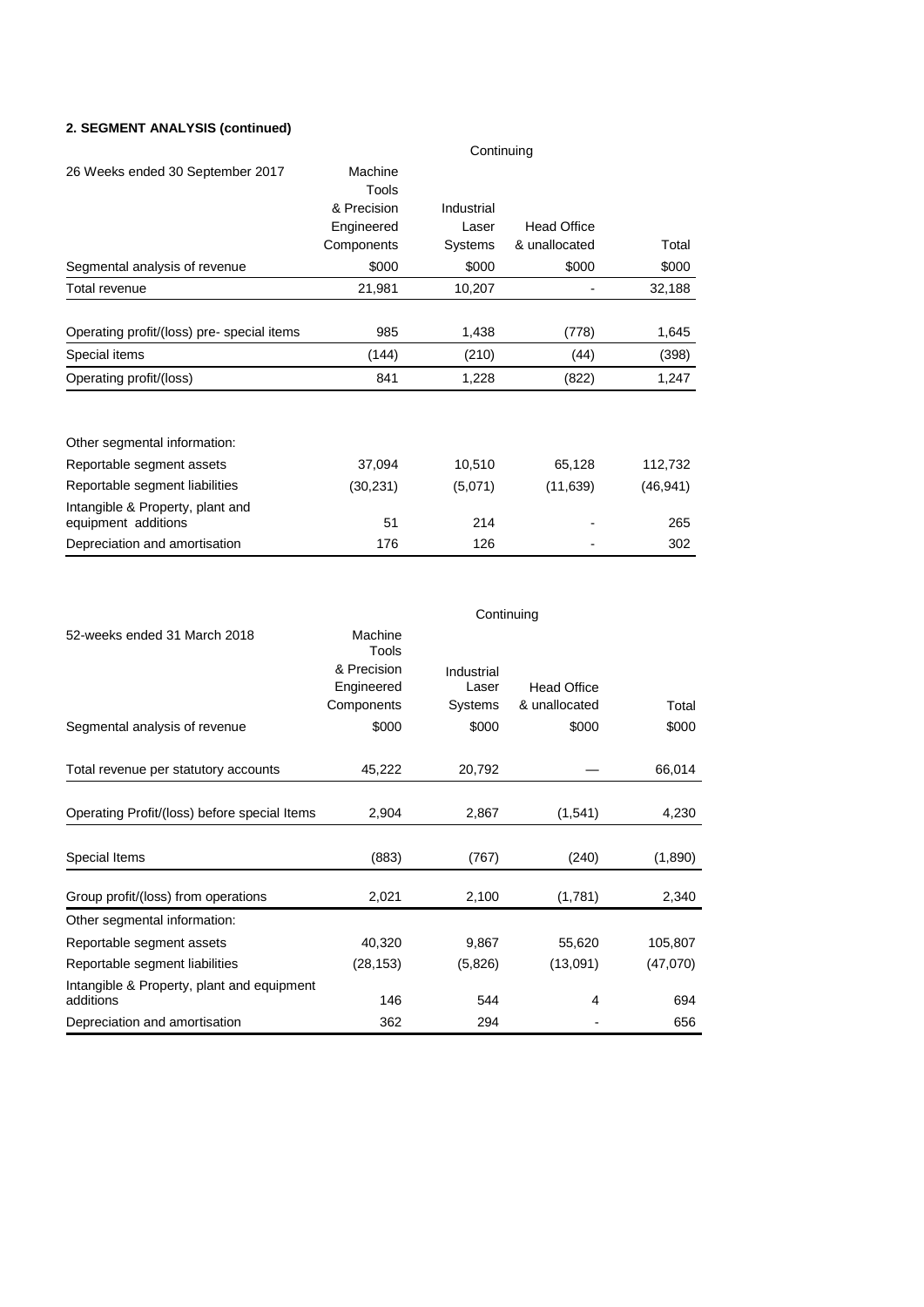## **3. SPECIAL ITEMS**

In order for users of the financial statements to better understand the underlying performance of the Group the Board have separately disclosed significant costs associated with the ongoing restructuring of the Group and associated redundancy costs incurred in the period. In addition, the non-cash charges for share based payments, amortisation of intangible assets acquired and amortisation of loan note costs have been included.

| 29 September<br>2018                                           | 30 September  | 31 March      |
|----------------------------------------------------------------|---------------|---------------|
| \$000                                                          | 2017<br>\$000 | 2018<br>\$000 |
| Items included in cost of sales - redundancy and restructuring |               | (764)         |
| Items included in operating profit:                            |               |               |
| (1,308)<br>Pension charge                                      |               |               |
| Reorganisation, restructuring and redundancy costs<br>(39)     | (354)         | (1,036)       |
| Profit on sale of plant and equipment<br>344                   |               |               |
| Dilapidation costs<br>(272)                                    |               |               |
| Historic VAT recovery<br>331                                   |               |               |
| Share option costs<br>(29)                                     | (19)          | (39)          |
| Amortisation of intangible assets acquired<br>(22)             | (25)          | (51)          |
| (995)                                                          | (398)         | (1, 126)      |
| Items included in financial (income)/expense:                  |               |               |
| 649<br>Pensions interest on surplus                            | 862           | 1,741         |
| Amortisation of loan note expenses<br>(138)                    | (118)         | (243)         |
| Pensions interest on deficit                                   |               | (47)          |
| (138)                                                          | (118)         | (290)         |
| Profit on ProPhotonix sale<br>$\blacksquare$                   | 1,256         | 1,256         |

# **4. FINANCIAL INCOME AND EXPENSE**

|                                   | 29 September | 30 September | 31 March |
|-----------------------------------|--------------|--------------|----------|
|                                   | 2018         | 2017         | 2018     |
|                                   | \$000        | \$000        | \$000    |
| Interest on Pension surplus       | 649          | 862          | 1,741    |
| <b>Financial income</b>           | 649          | 862          | 1,741    |
| Bank overdraft and loan interest  | (26)         | (127)        | (234)    |
| Loan note interest                | (496)        | (441)        | (925)    |
| Other finance charges             |              |              | (8)      |
| Finance charges on finance leases | (1)          | (5)          | (15)     |
| Pensions interest on deficit      |              |              | (47)     |
| Amortisation of loan note costs   | (138)        | (118)        | (243)    |
| <b>Financial expense</b>          | (661)        | (691)        | (1, 472) |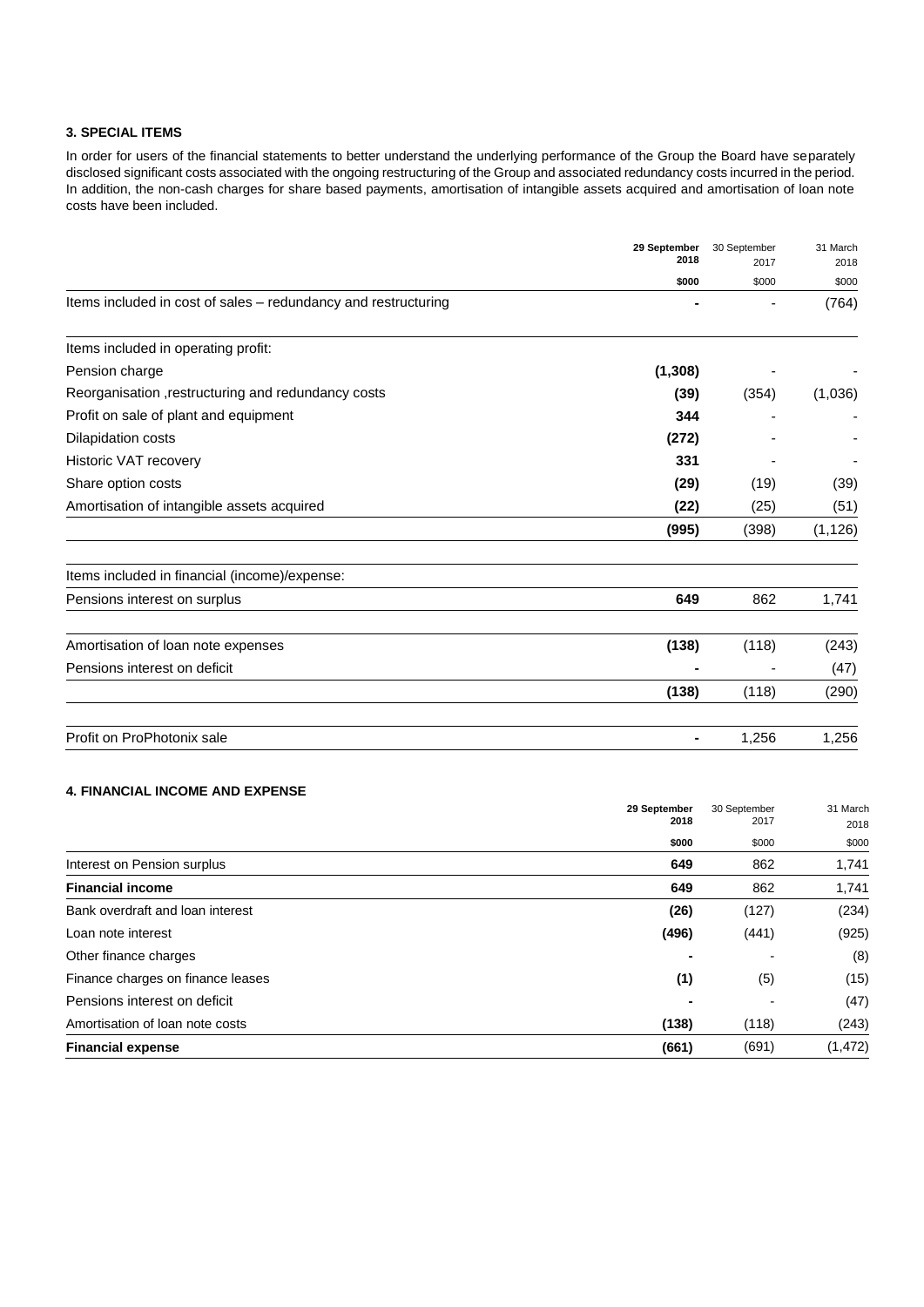#### **5. TAXATION**

|                                          | 29 September | 30 September<br>2017 | 31 March |
|------------------------------------------|--------------|----------------------|----------|
|                                          | 2018         |                      | 2018     |
|                                          | \$000        | \$000                | \$000    |
| Current tax:                             |              |                      |          |
| Corporation tax at 19% (2017: 20%):      |              |                      |          |
| Overseas taxation:                       |              |                      |          |
| - current period                         | (50)         |                      | (340)    |
| Total current tax charge                 | (50)         | -                    | (340)    |
| Deferred taxation:                       |              |                      |          |
| - current period                         | 231          | (300)                | 252      |
| - effect of rate change in USA           |              |                      | (630)    |
| - prior period                           |              |                      | (98)     |
| Total deferred taxation charge           | 231          | (300)                | (476)    |
| Taxation charged to the income statement | 181          | (300)                | (816)    |

### **6. EARNINGS PER SHARE**

.

The calculation of the basic earnings per share of 1.25c (2017: 1.02c) is based on the earnings for the financial period attributable to the Parent Company's shareholders of a profit of \$1,179,000 (2017 \$2,372,000) and on the weighted average number of shares in issue during the period of 112,973,341 (2017 104,831,330). At 29 September 2018, there were 6,650,000 (2017: 6,650,000) potentially dilutive shares on option and 43,950,000 (2017: 43,950,000) share warrants exercisable at 20p. The weighted average effect of these as at 29 September 2018 was 1,187,462 shares (2017: 716,915) giving a diluted earnings per share of 1.03c (2017: 2.26c).

|                                                                  | 29 September<br>2018 | 30 September<br>2017 | 31 March<br>2018 |
|------------------------------------------------------------------|----------------------|----------------------|------------------|
| Weighted average number of shares                                | <b>Shares</b>        | <b>Shares</b>        | <b>Shares</b>    |
| Issued shares at start of period                                 | 112,973,341          | 104, 357, 957        | 104,357,957      |
| Effect of shares issued in the period                            |                      | 473,373              | 4,544,378        |
| Weighted average number of shares at end of period               | 112,973,341          | 104,831,330          | 108,902,335      |
| Weighted average number of 6,650,000 potentially dilutive shares | 1,187,462            | 716.915              | 790,601          |
| Total Weighted average diluted shares                            | 114,160,803          | 105,548,245          | 109,692,936      |

|                                            | 29 September<br>2018 | 30 September<br>2017 | 31 March<br>2018         |
|--------------------------------------------|----------------------|----------------------|--------------------------|
|                                            | \$000                | \$000                | \$000                    |
| <b>Underlying earnings</b>                 |                      |                      |                          |
| Total post tax earnings                    | 1,156                | 2,374                | 3,049                    |
| Share option costs                         | 29                   | 20                   | 39                       |
| Pensions Interest on surplus/deficit       | (649)                | (862)                | (1,694)                  |
| Amortisation of Shareholder Ioan expenses  | 138                  | 118                  | 243                      |
| Pensions charge                            | 1,308                |                      | $\overline{\phantom{a}}$ |
| Amortisation of intangible assets acquired | 22                   | 25                   | 51                       |
| Other special items                        | (364)                | 353                  | 1,800                    |
| Profit on sale of ProPhotonix              |                      | (1,256)              | (1,256)                  |
| Associated taxation on special items       | (231)                | 300                  | 1,252                    |
| Underlying earnings after tax              | 1,409                | 1,072                | 3,484                    |

| Underlying Earnings Per Share | 1.25c | 1.02c | 3.20c |
|-------------------------------|-------|-------|-------|
|                               |       |       |       |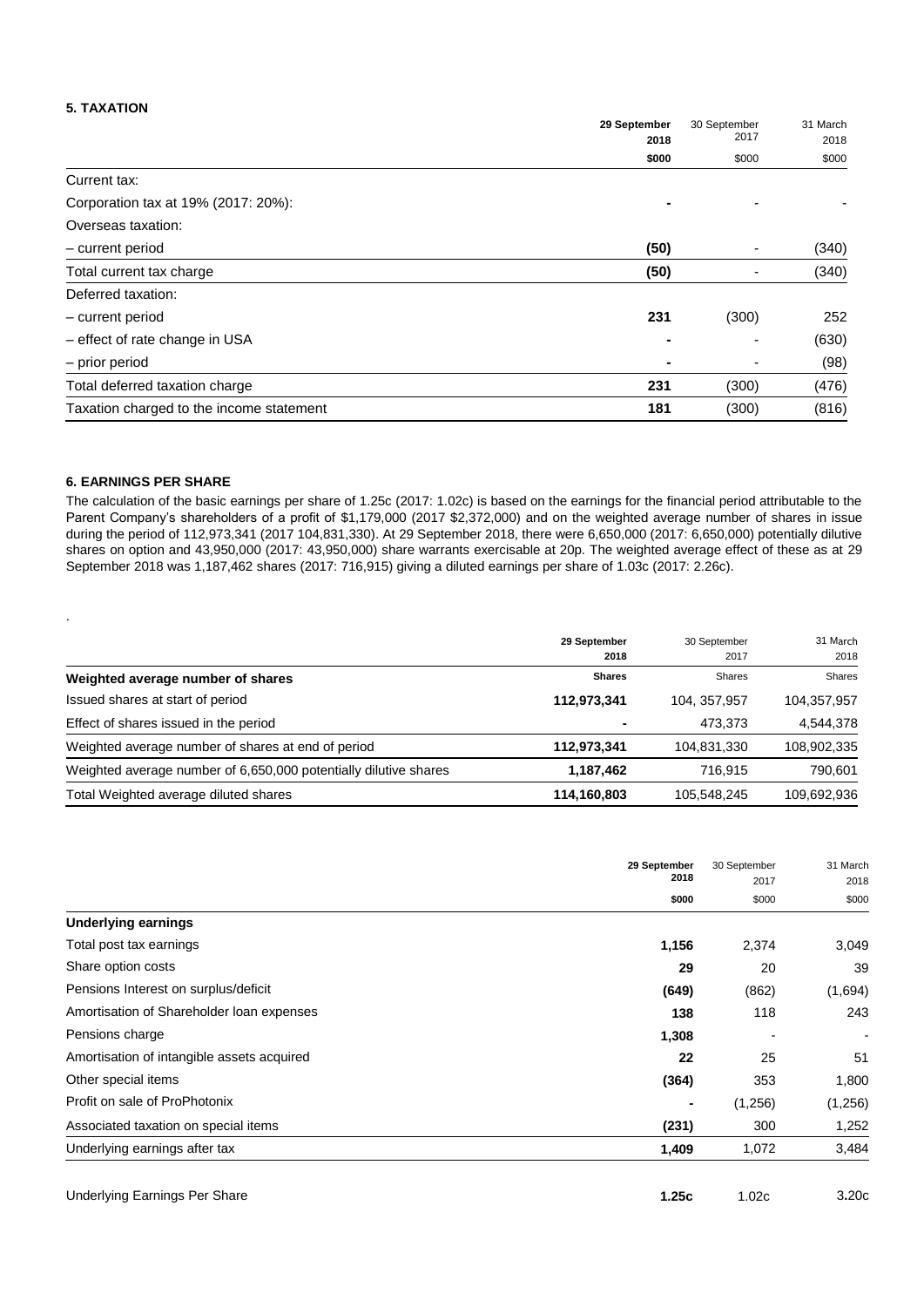### **7. RECONCILIATION OF NET CASH FLOW TO NET DEBT**

|                                                  | 29 September<br>2018 | 30 September<br>2017 | 31 March |
|--------------------------------------------------|----------------------|----------------------|----------|
|                                                  |                      |                      | 2018     |
|                                                  | \$000                | \$000                | \$000    |
| Increase/(decrease) in cash and cash equivalents | (889)                | (648)                | 417      |
| (decrease)/Increase in debt and finance leases   | (1, 307)             | 2,477                | 3,041    |
| (decrease)/Increase in net debt from cash flows  | (2, 196)             | 1,829                | 3,458    |
| Net debt at beginning of period                  | (15,600)             | (17,090)             | (17,090) |
| Loan costs amortisation and adjustments          | (138)                | (118)                | (243)    |
| Exchange effects on net funds                    | 833                  | (873)                | (1,725)  |
| Net debt at end of period                        | (17, 101)            | (16, 252)            | (15,600) |

### **8. ANALYSIS OF NET DEBT**

|                                                                                         | At        | Exchange/ |       |                   | At           |
|-----------------------------------------------------------------------------------------|-----------|-----------|-------|-------------------|--------------|
|                                                                                         | 31 March  | Reserve   |       |                   | 29 September |
|                                                                                         | 2018      | movement  | Other | <b>Cash flows</b> | 2018         |
|                                                                                         | \$000     | \$000     | \$000 | \$000             | \$000        |
| Cash at bank and in hand                                                                | 1,536     | (23)      |       | (889)             | 624          |
| Short term deposits (included within cash and cash<br>equivalents on the balance sheet) | 140       | (10)      |       |                   | 130          |
|                                                                                         | 1,676     | (33)      |       | (889)             | 754          |
| Debt due within one year                                                                | (4,984)   | 44        |       | (1,483)           | (6, 423)     |
| Debt due after one year                                                                 | (842)     | 25        |       | 155               | (662)        |
| Loan Notes due after one year                                                           | (11, 287) | 796       | (138) |                   | (10,629)     |
| Finance leases                                                                          | (163)     |           |       | 21                | (141)        |
| Total                                                                                   | (15,600)  | 833       | (138) | (2, 196)          | (17, 101)    |

#### **9. EMPLOYEE BENEFITS**

The Group has defined benefit pension schemes in the UK and USA. The assets of these schemes are held in separate trusteeadministered funds. In addition, the Group operates a retirement healthcare benefit scheme for certain of its retired employees in the USA, which is also treated as a defined benefit scheme. The principal scheme is the UK defined benefit pension plan.

The UK scheme secured an insurance policy on 19 July 2018 with Pension Insurance Corporation which matches the scheme liabilities.

### **Value of UK and USA scheme assets and liabilities for the purposes of IAS 19**

|                                              | 29 September<br>2018 | 29 September<br>2018 | 30 September<br>2017 | 30 September<br>2017 | 31 March<br>2018 | 31 March<br>2018 |
|----------------------------------------------|----------------------|----------------------|----------------------|----------------------|------------------|------------------|
|                                              | <b>UK Scheme</b>     | <b>US Scheme</b>     | <b>UK Scheme</b>     | <b>US Scheme</b>     | <b>UK Scheme</b> | <b>US Scheme</b> |
|                                              | \$000                | \$000                | \$000                | \$000                | \$000            | \$000            |
| Opening Fair value of schemes assets         | 326,135              | 1,007                | 305,870              | 1,085                | 305,870          | 1,085            |
| Experience adjustments in the period         | (97,666)             |                      | 4,803                |                      | 19,116           | (78)             |
| Closing Fair value of schemes assets         | 228,469              | 1,007                | 310,673              | 1,085                | 326,135          | 1,007            |
| Opening present value of schemes liabilities | (271, 816)           | (2,232)              | (240, 193)           | (2,374)              | (240, 193)       | (2,374)          |
| Experience adjustments in the period         | 50,236               | 84                   | (9, 155)             | (96)                 | (31, 623)        | 142              |
| Closing present value of schemes liabilities | (221, 580)           | (2,316)              | (249, 348)           | (2,470)              | (271,816)        | (2, 232)         |
| Surplus/(deficit) recognised under IAS 19    | 6,889                | (1, 309)             | 61,325               | (1, 385)             | 54,219           | (1,225)          |